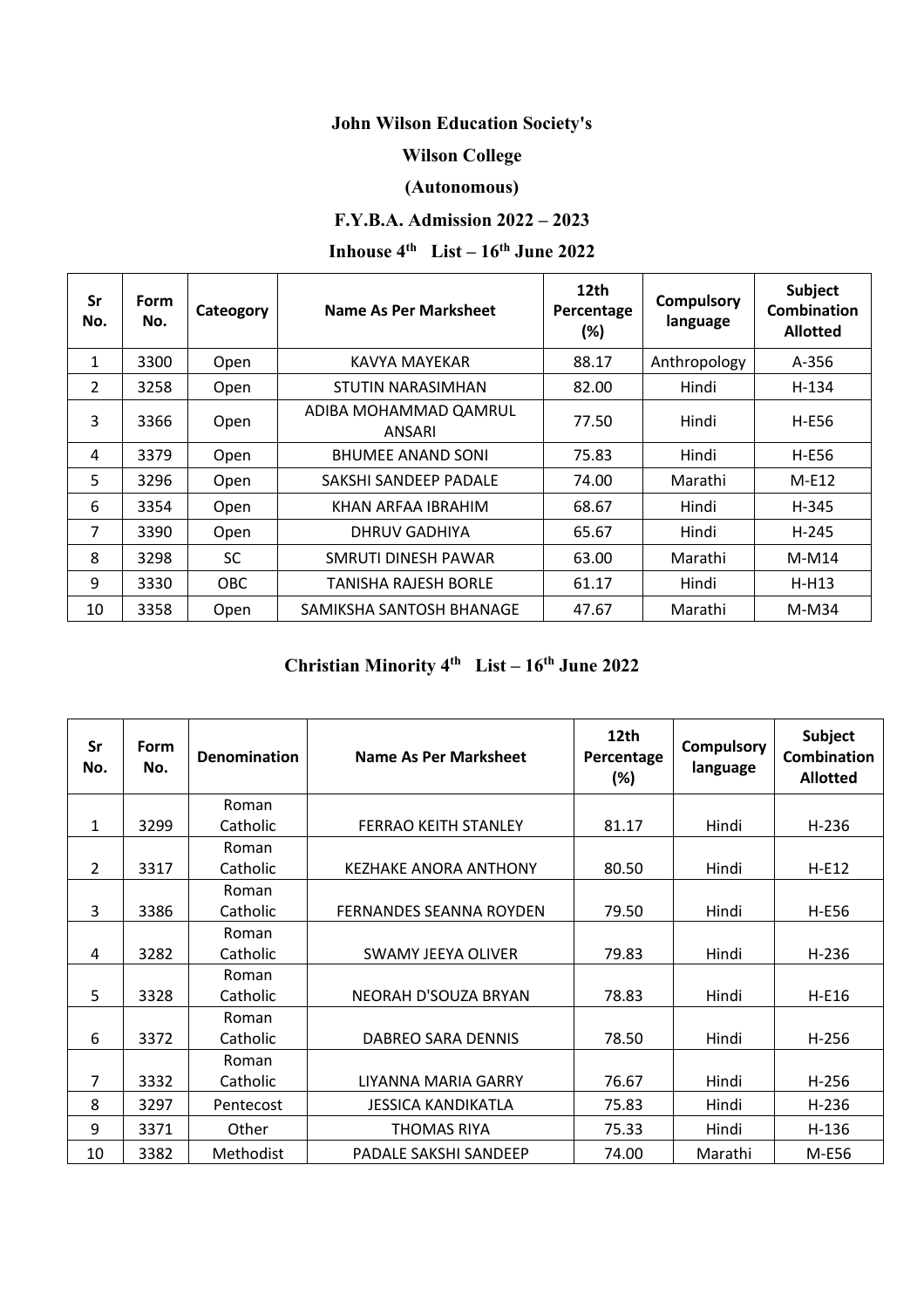|    |      | Roman          |                               |       |         |              |
|----|------|----------------|-------------------------------|-------|---------|--------------|
| 11 | 3072 | Catholic       | SEQUEIRA PEARL FLOYED         | 73.83 | Hindi   | $H-E12$      |
|    |      | Roman          |                               |       |         |              |
| 12 | 3363 | Catholic       | ROSHNI MARIAN RAVINATHAN      | 70.83 | Hindi   | <b>H-E56</b> |
|    |      | Roman          |                               |       |         |              |
| 13 | 3286 | Catholic       | <b>CAROLYNE THEKKAN</b>       | 70.67 | Hindi   | $H-E16$      |
|    |      | Roman          |                               |       |         |              |
| 14 | 2860 | Catholic       | PEREIRA SLEVIA SIMON          | 69.17 | Marathi | M-M16        |
|    |      | Roman          | JOE JOSEPH BELLARMINE         |       |         |              |
| 15 | 3155 | Catholic       | <b>FERNANDES</b>              | 69.50 | Hindi   | $H-236$      |
| 16 | 3320 | Pentecost      | <b>DCRUZ ANNIKA VALENTINE</b> | 66.00 | Hindi   | $H-134$      |
|    |      | Roman          |                               |       |         |              |
| 17 | 3302 | Catholic       | ZIANNE HILLARY COELHO         | 65.00 | Hindi   | $H-H23$      |
|    |      | Roman          |                               |       |         |              |
| 18 | 3383 | Catholic       | EUDORA JOHN D'SOUZA           | 64.00 | Hindi   | $H-234$      |
|    |      | Roman          |                               |       |         |              |
| 19 | 3272 | Catholic       | SANCIA WALTER MARTIN          | 64.33 | Marathi | M-124        |
| 20 | 3348 | Other          | ANSA PUTHENPURAKKAL THOMAS    | 63.00 | Hindi   | H-234        |
| 21 | 3392 | Other          | <b>MARY DARSAPMAWI</b>        | 62.83 | Hindi   | H-345        |
|    |      | Roman          | <b>KELLIE MARIA HUBERT</b>    |       |         |              |
| 22 | 3356 | Catholic       | AGNATTUMPARAMBIL              | 62.83 | Hindi   | H-345        |
|    |      | Roman          |                               |       |         |              |
| 23 | 3340 | Catholic       | LEENA JUDE AROKIANADAN        | 61.67 | Hindi   | $H-245$      |
| 24 | 3394 | Other          | ANGELA JACOB                  | 60.83 | Hindi   | H-345        |
|    |      | Roman          |                               |       |         |              |
| 25 | 3311 | Catholic       | HINDA ADAM JOAQUIM            | 60.00 | Hindi   | $H-234$      |
| 26 | 2832 | <b>Baptist</b> | SARAH PETER RAI               | 53.17 | Hindi   | $H-234$      |
|    |      | Roman          |                               |       |         |              |
| 27 | 3309 | Catholic       | <b>DSOUZA NICOLE ROCKY</b>    | 52.50 | Hindi   | $H-134$      |
|    |      | Roman          |                               |       |         |              |
| 28 | 3391 | Catholic       | <b>KELLY RHEA PERES</b>       | 51.11 | Hindi   | H-345        |
|    |      | Roman          |                               |       |         |              |
| 29 | 3290 | Catholic       | <b>DALTON GRACIAS</b>         | 50.83 | Hindi   | H-345        |
|    |      | Roman          | RAYNEL RICHIE AGNELO          |       |         |              |
| 30 | 2478 | Catholic       | <b>FERNANDES</b>              | 46.83 | Hindi   | $H-H23$      |

#### **Note: -**

- The subject combination allotted to the student is also mentioned along with the name of the students. Students must check the same before making the fees payment.
- The subject combination allotted by the admission committee won't be changed.
- The Christian Minority and Inhouse students whose names have appeared in the above list have to first submit hard copies of documents (same as those uploaded in the online admission form) in the college hall till the  $20<sup>th</sup>$  June 2022, between 10:30 to 1:00 pm, and then you will receive the link to pay fees from the vendor through sms.
- Admission is provisional and will be confirmed only after the submission of hard copies of documents and the payments of fees. No other confirmation of admission is required for you.